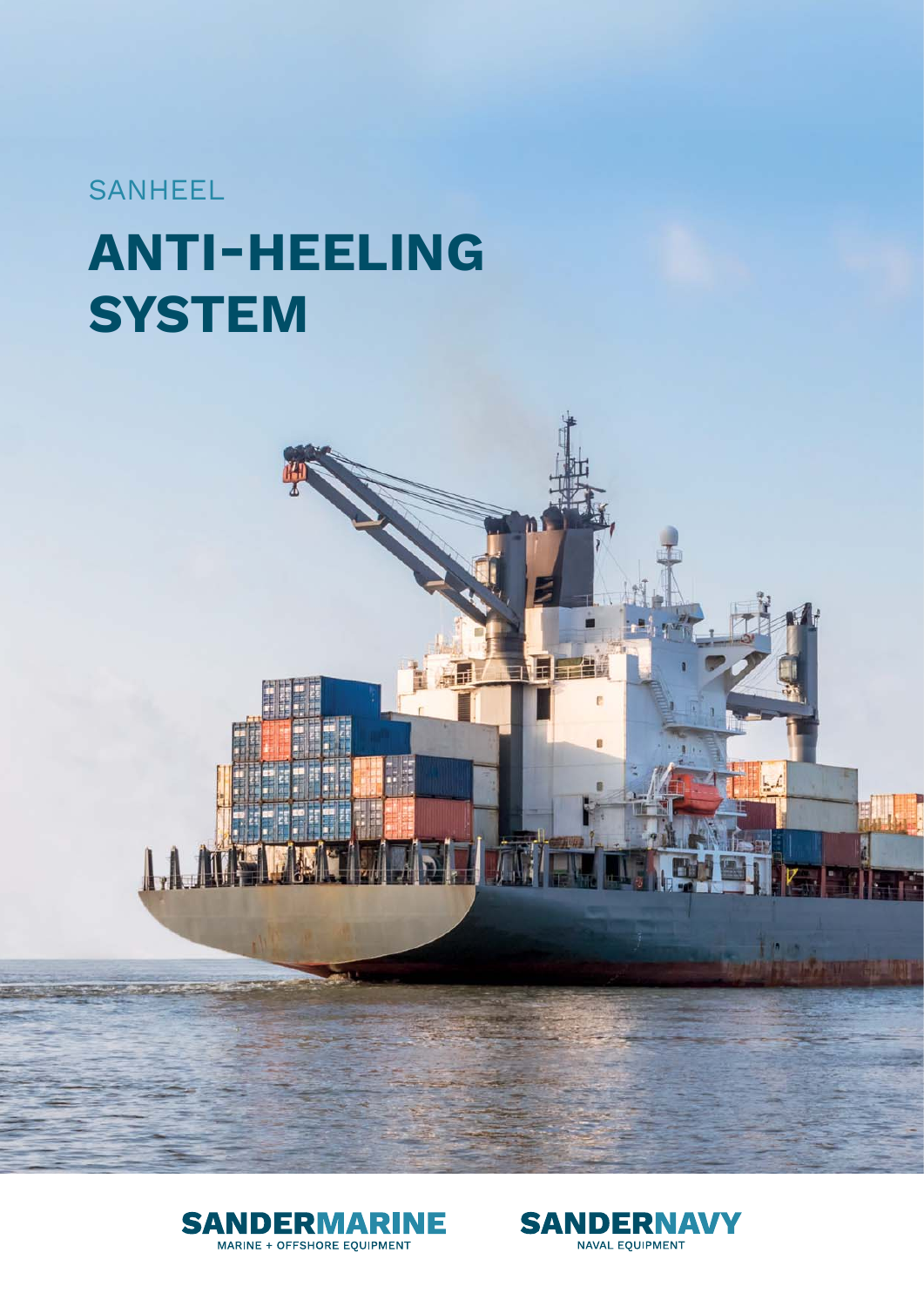



## System Overview

#### **/ Control panel**

The control panel is designed as a touch panel and can be integrated in the control box or in an existing console. The first panel is the master, all other panels are working as slaves. Each panel is equipped with an emergency stop button. A dimmable version for the wheel house is available.

The control panel may be integrated into SANSYS control and monitoring system.

#### **/ Control cabinet**

With or without control panel. The control box contains the power supply 24VDC, line protection for 24V, SPS with I/O modules, software, safety relays for emergency stop, inclinometer and the terminals for the pump starter box and the control panels.

#### **/ Pump starter box**

The pump starter box contains the control of the heeling pump, the terminals for level switches and pressure sensors and the terminals for control and feedback of the connected butterfly valves.

#### **/ Be on the safe side**

For the unattended operation a tilt switch is built in that turns off the weight transfer operation independently. Predictive maintenance (based on number of opening/closing cycles, running hours) provides long-lasting trouble-free operation.

We are certified according to **ISO 9001:** 2015 Cert.no. 10213168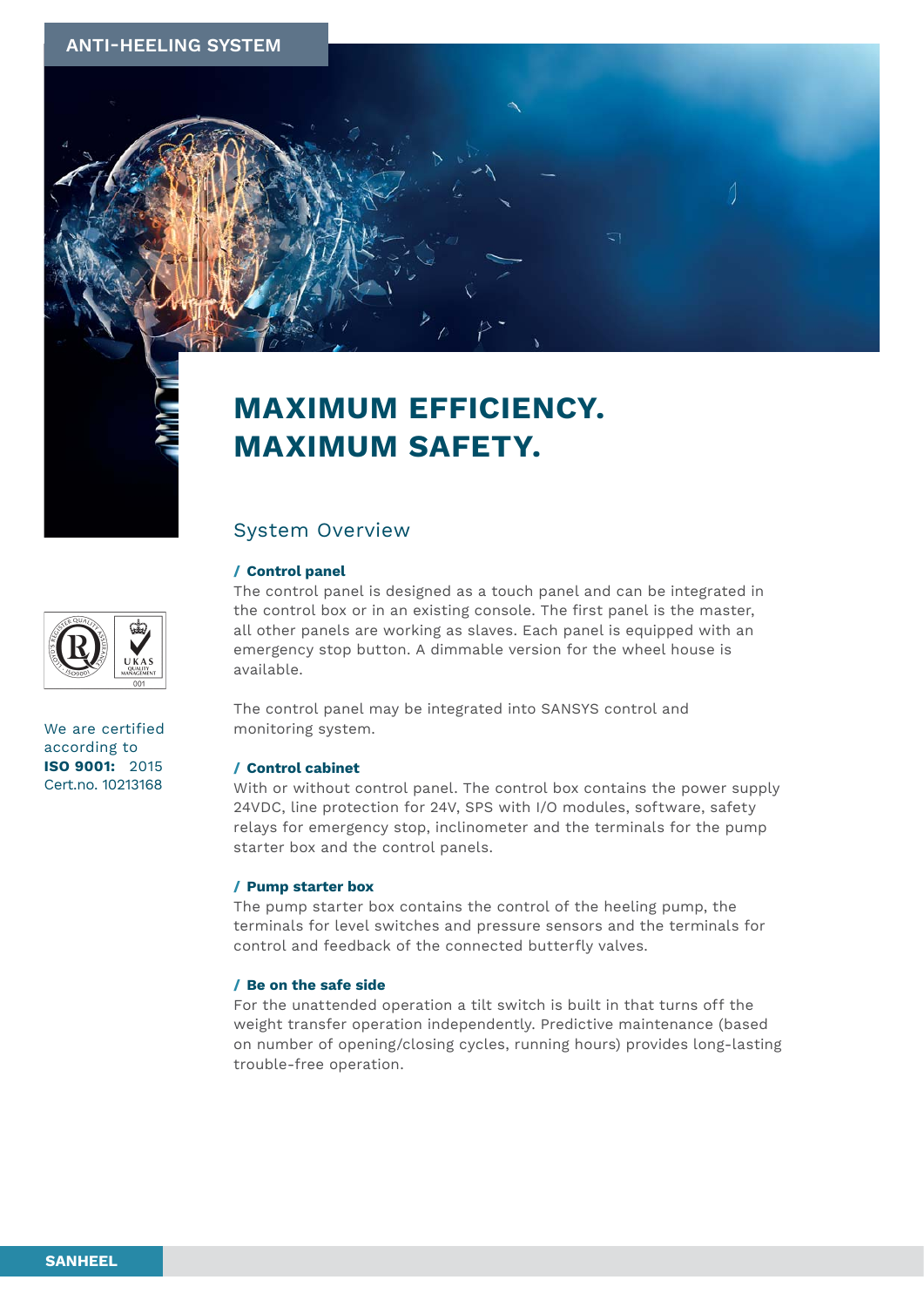

# **ANTI-HEELING THE SANDER WAY**

**SANHEEL detects the heeling angle of the vessel and rebalances the ship automatically by pumping ballast water from starboard to portside or vice versa.**

## Your benefit: No compromises

Loading and unloading can be operated continuously and in reduced time while the vessel is kept safely upright. The control system evaluates the connected inclination sensor and automatically controls the mass flow through the valves and the pump to compensate the heeling by weight transfer.

A pre-heeling feature allows the crew to prepare the vessel to load or discharge single heavy pieces of cargo.

SANHEEL anti-heeling system can operate with reversible and nonreversible pumps, using remote-controlled valves to direct the ballast water flow. For safety reasons the system is provided with emergency stop equipment which can be pushed at all operating stations. Type approved by DNV-GL.

## Seamless integration

The SANSYS control and monitoring system allows a seamless integration of a SANHEEL anti-heeling system with other systems such as SANCONTROL remote control valve system or SANVALUE tank level gauging system.